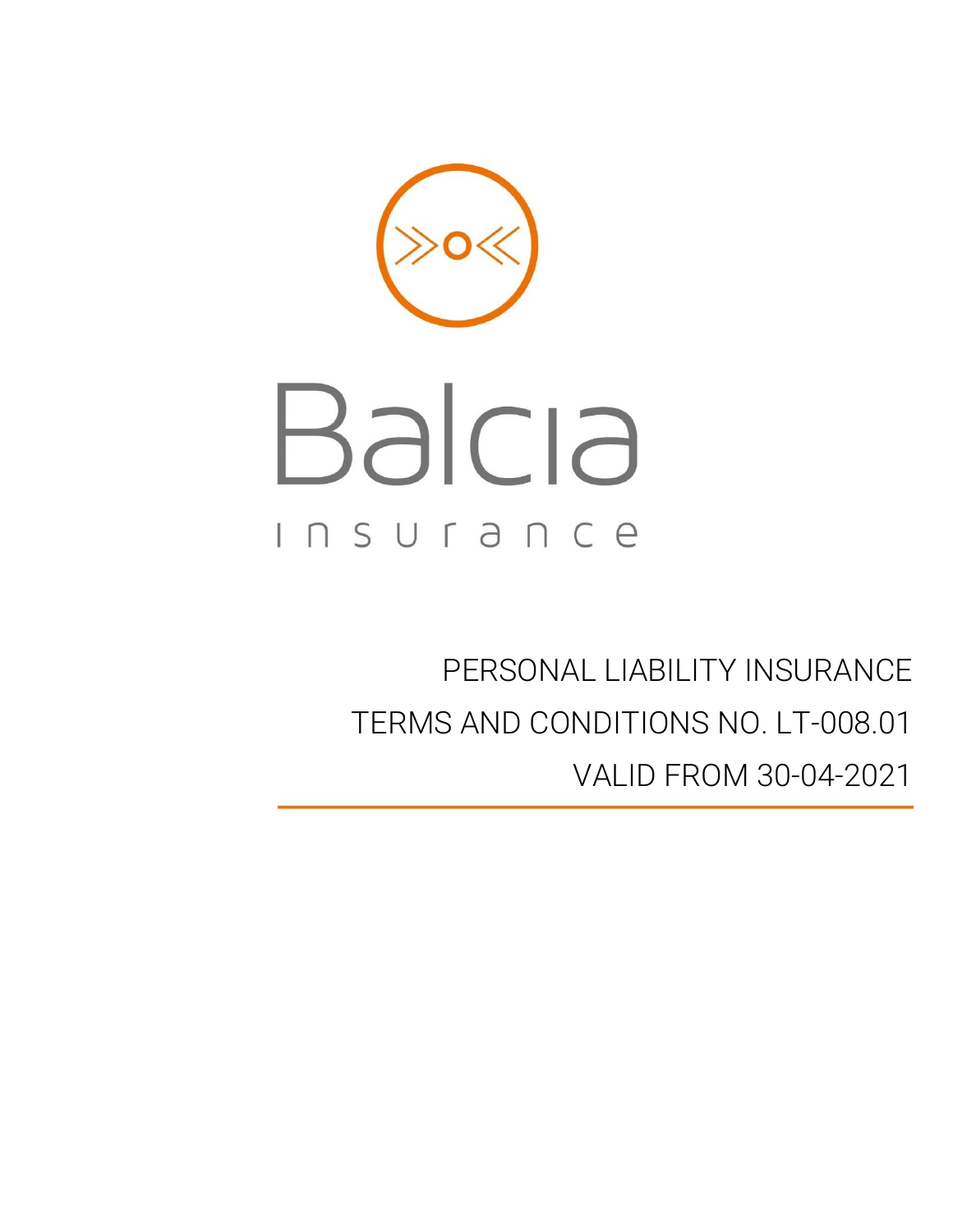# <span id="page-1-0"></span>ABOUT PERSONAL LIABILITY INSURANCE

Feel safe with Balcia Personal liability insurance!

We have created Personal liability insurance to provide You with financial security and support should You become obliged to indemnify damage to health, life and/or property of any third parties.

When purchasing Personal Liability Insurance, you can choose the insurance coverage that meets your needs: to choose the full insurance package, which consists of Personal Civil Liability and the Homeowner's Civil Liability, or to insure only Personal Civil Liability or only Homeowner's Civil Liability. You can also choose the most suitable insurance option, Basic or Comfort:

| Insurance coverage                     | <b>Insured events</b>                                                                                                                           | Insurance option |                |
|----------------------------------------|-------------------------------------------------------------------------------------------------------------------------------------------------|------------------|----------------|
|                                        |                                                                                                                                                 | <b>Basic</b>     | <b>Comfort</b> |
| <b>Personal civil</b>                  | Damage done by daily actions of the Insured                                                                                                     | ✓                |                |
| <b>liability</b>                       | Damage done during the Insured's engagement in active<br>leisure or amateur sports                                                              | ✓                |                |
|                                        | Damage done to a mobile handset or a PC.<br>Limit - 25% of the sum insured, but not more than EUR<br>1 000.                                     |                  |                |
|                                        | Damage done during temporary studies and / or<br>internships abroad                                                                             |                  |                |
|                                        | Damage done by closing (opening) car doors when it is<br>not covered by motor third party liability insurance.<br>Limit - not more than FUR 500 |                  |                |
|                                        | Damage done by a car catching fire or exploding.<br>Limit - not more than EUR 10 000                                                            |                  |                |
|                                        | Damage done while flying a drone.<br>Limit $-50$ % of the sum insured, but not more than EUR<br>2 000.                                          |                  |                |
|                                        | Damage done to a car rented by the Insured.<br>Limit $-25$ % of the sum insured, but not more than EUR<br>1 000                                 |                  |                |
| <b>Homeowner's</b><br><b>liability</b> | Damage done during management of real estate and<br>operation of movable property therein                                                       | ✓                |                |
|                                        | Damage done during management of buildings in your<br>land plot                                                                                 | ✓                |                |
|                                        | Damage done during ordinary repair works performed on<br>real estate.<br>Limit - EUR 3 000, but not exceeding sum insured.                      |                  |                |
|                                        | Damage done by actions of Your housekeeper,<br>landscape maintenance staff or babysitter                                                        | ✓                |                |
|                                        | Damage done by Your pets                                                                                                                        | ✓                |                |
|                                        | Damage done by driving and / or use of self - propelled<br>machinery in a situation other than a traffic accident                               |                  |                |
|                                        | Damage done to holiday rentals                                                                                                                  | ✓                |                |
|                                        | Damage done while Your real estate was rented out                                                                                               |                  |                |

**A detailed description of insurance risks has been provided in the Terms and Conditions below.**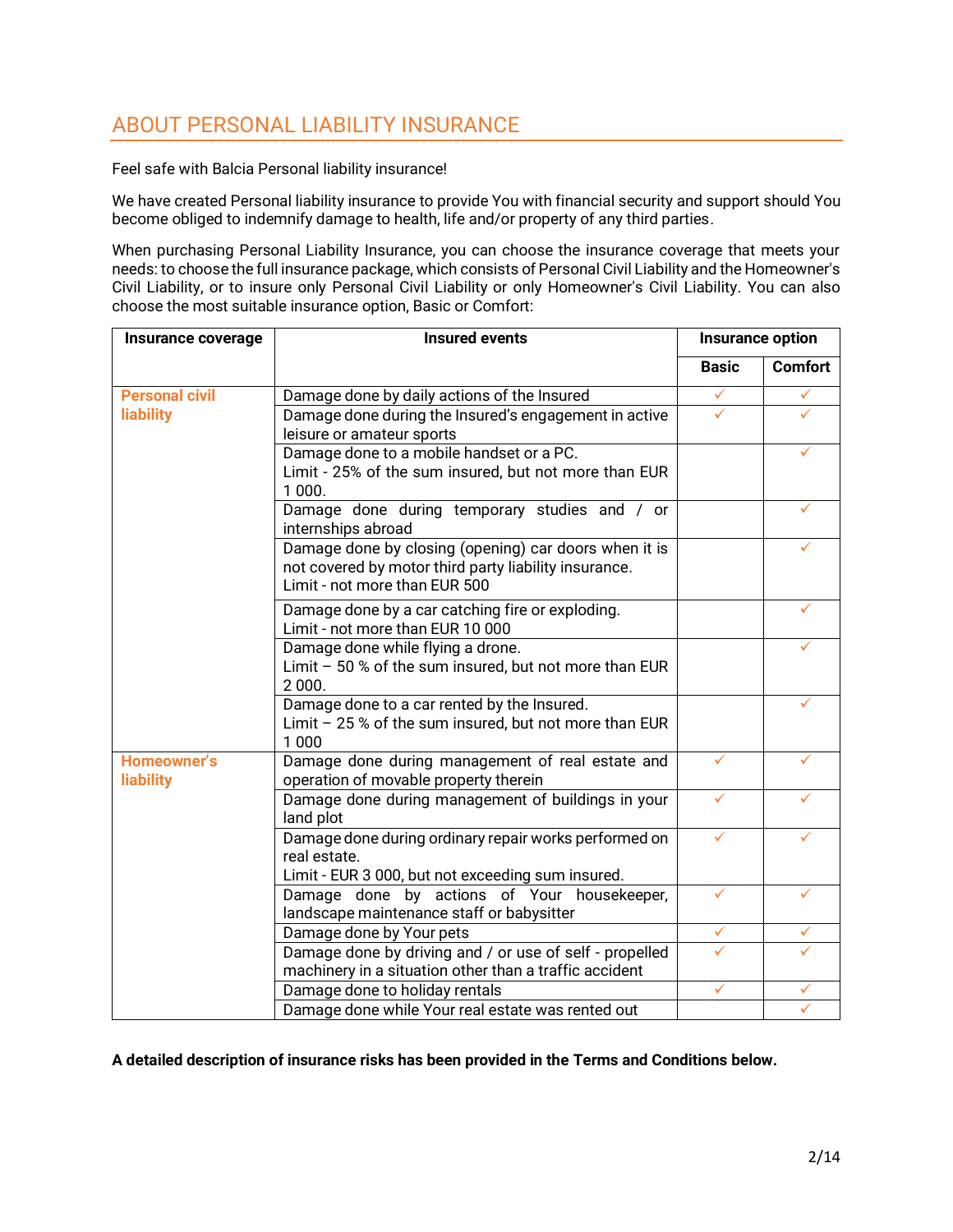#### **What to do in case of an event?**

Notify Us in writing about an event which may be declared an insured event not later than within 30 days from the event day by one of the following ways: by mail sent to Perkūnkiemio g. 5, LT-12129 Vilnius or by filling the claim online a[t www.balcia.lt.](http://www.balcia.lt/)

If You are unable report an event in writing, notify us by calling **19001** or **+370 5 2119 119,** if calling from abroad.

Feel calm! Balcia Insurance SE Lithuanian branch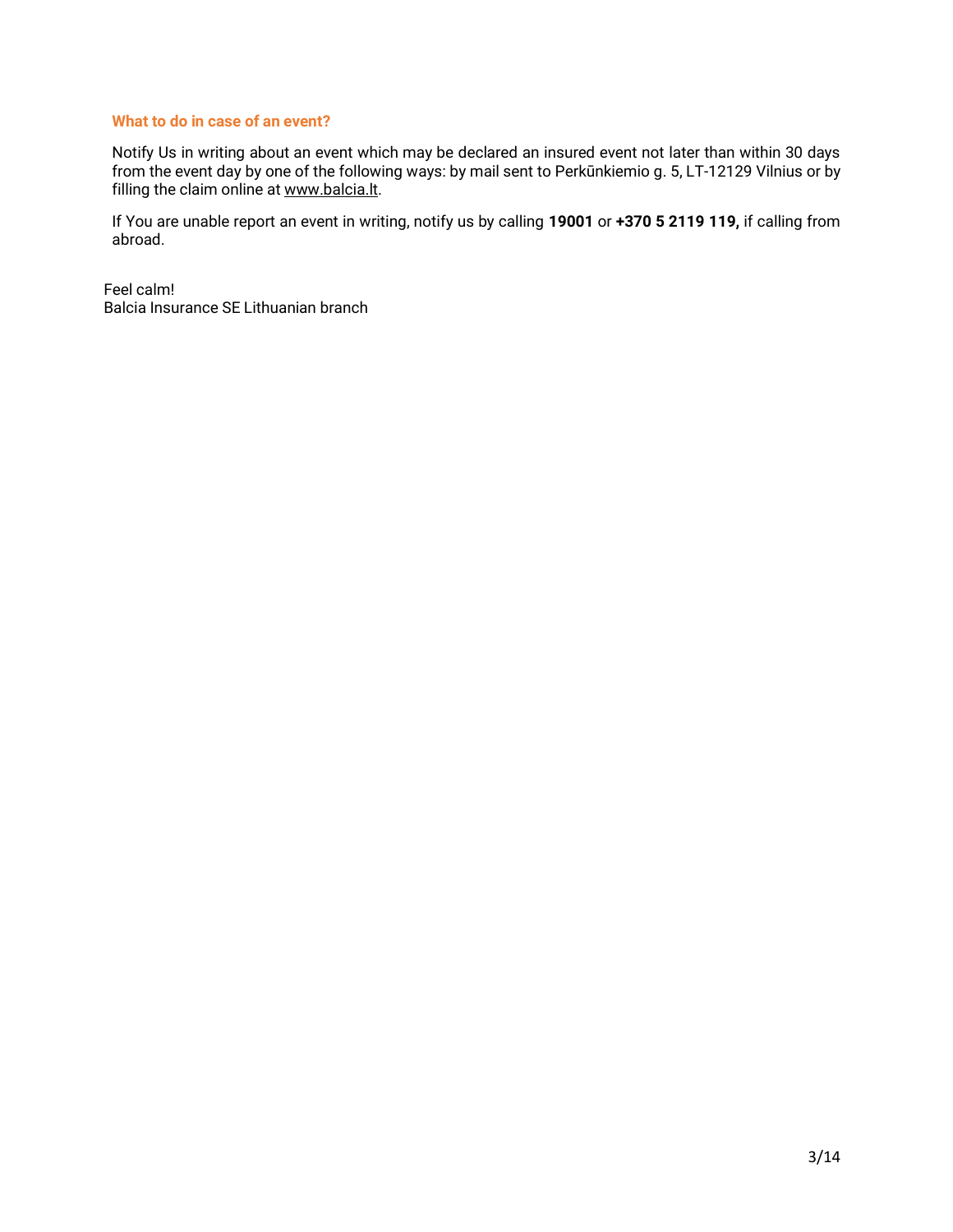# **CONTENT**

| IV. PROCEDURE OF NON-PAYMENT AND REDUCTION OF INSURANCE INDEMNITIES  11 |  |
|-------------------------------------------------------------------------|--|
|                                                                         |  |
|                                                                         |  |
|                                                                         |  |
|                                                                         |  |
|                                                                         |  |
|                                                                         |  |
|                                                                         |  |
|                                                                         |  |
|                                                                         |  |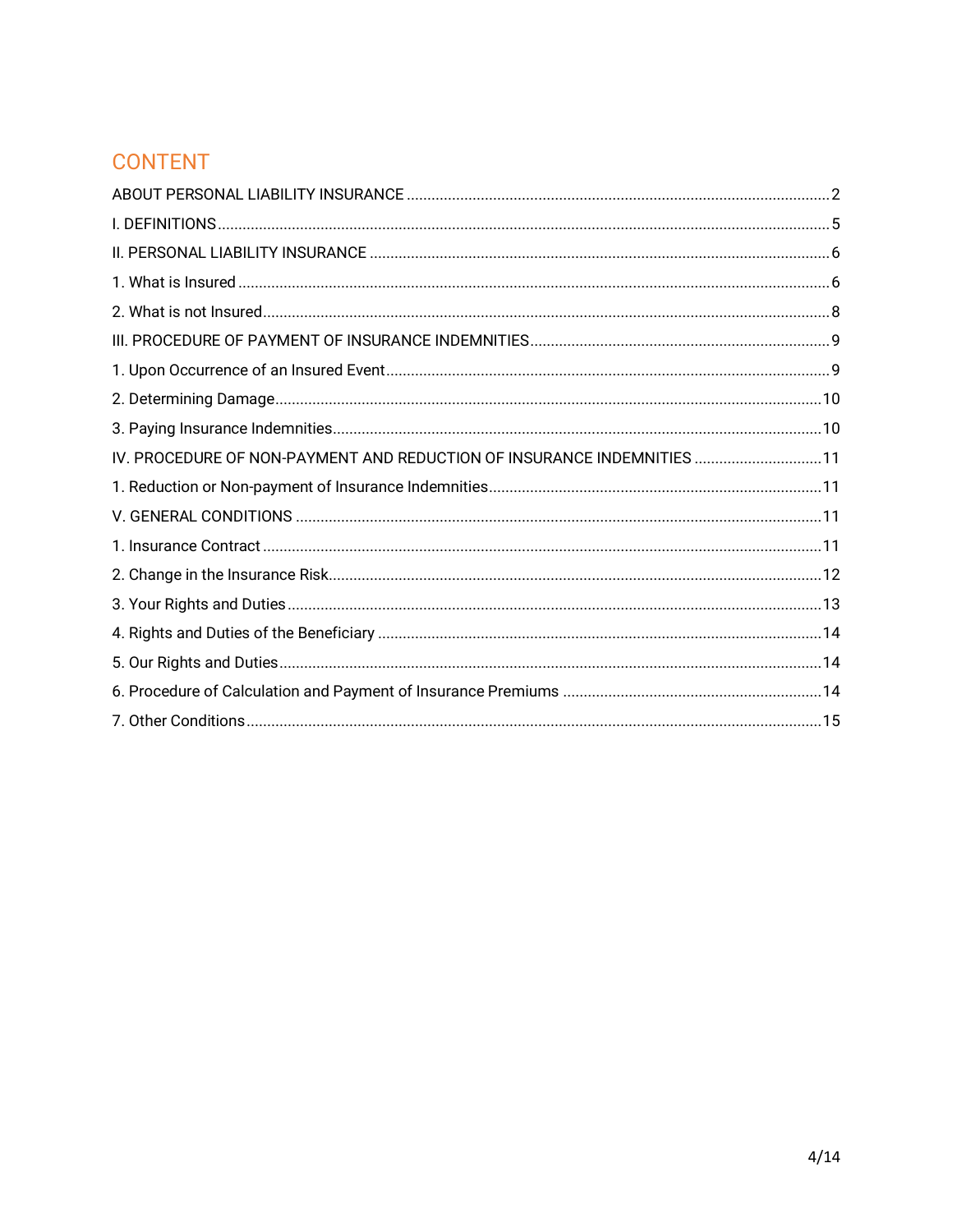# <span id="page-4-0"></span>I. DEFINITIONS

**1.1. Insured** shall mean the person You indicated in the insurance contract, upon an occurrence of an insured event in whose life We shall pay an insurance indemnity.

**1.2. Civil Liability of the Insured** shall mean cases when actions or omissions of the Insured and his / her children and adoptive children under the age of 14 during the period of validity of insurance coverage cause damage or lead to subsequently damage to the health, life and / or property of a Third Party.

**1.3. Housing** shall mean a residential house, its part or an apartment completed, recognized as suitable for use and registered in the State Enterprise Centre of Registers, which You and/or Your family members manage under the right of ownership, joint or partial ownership, lease or other lawful grounds. Housing shall also mean an object registered as construction in progress in SE Centre of Registers, which is a permanent residence of Yours and/ or Your family members.

**1.4. Gross Negligence** shall mean actions (actions and/ or omission) of the Insured, which he/ she would not have taken observing at least minimum attentiveness and care requirements.

**1.5. Policyholder** *or* **You** shall mean a natural or a legal person, who applies to Us or Our representative for conclusion of an insurance contract, or whom We offered to conclude an insurance contract, or who concluded an insurance contract with Us in accordance with these Terms and Conditions.

**1.6. Insurer** *or* **We** shall mean Balcia Insurance SE, acting through Balcia Insurance SE Lithuanian branch.

**1.7. Sum Insured** shall mean the sum of money specified in the Insurance Contract or the amount of money calculated in accordance with the procedure prescribed in the Insurance Contract, which the insurance indemnity amount cannot exceed. The Sum Insured shall be set separately for each Insured and each selected Insurance Risk. The sum insured shall be reduced by the amount of insurance indemnities paid for each Insured. An insurance contract may provide for exceptions.

**1.8. Terms and Conditions** shall mean Our prepared standard terms and conditions of the insurance contract that are available online at [www.balcia.lt.](http://www.balcia.lt/)

**1.9. Extreme Sports or High-Risk Entertainment** shall mean extreme sports or leisure activities that are dangerous to health and life, and require special physical and mental abilities and preparation, using special equipment and / or performing various physical stunts, when the safety of athletes depends on their abilities and preparedness only in part - when the risk is affected by the environment in which the sport is played and / or natural forces necessary in the sport (wind, waves, snow, etc.); this includes mountaineering, wall climbing, shooting, sailing, mountain river rafting to overcome thresholds and other obstacles, windsurfing, surfing, bungee jumping, scuba diving, kite surfing, cycling, skateboarding tricks, parkouring, and the like.

1.10. **Europe** - The European Economic Area (EEA) states.

**1.11. Kinship** shall mean a blood relationship between people who are descended from each other or from a common ancestor. Relationships between adopted children and their descendants and adoptive parents and their relatives are considered kinship.

**1.12. Relative** shall mean direct relatives (great-grandfather, grandfather, father, child, grandchild, greatgrandchild, etc.), side-line relatives up to and including the fifth degree (brother, sister, cousin, uncle, aunt, nephew, niece, etc.)

**1.13. Deductible** shall mean the sum deducted from the insurance indemnity payable to each Insured. Given the chosen Insurance Risk, the Deductible shall be indicated in the Insurance Contract as a specific amount and/ or a percentage of the amount of the loss calculated according to these Terms and Conditions. Where more than one person is insured under the same Insurance Contract, the Deductible shall be applicable to each Insured.

**1.14. Daily Actions** shall mean usual activities of the Insured not related to his/ her professional activities or performance of work functions.

**1.15. Intoxication** shall mean a condition when the Insured is intoxicated with alcohol, toxic, narcotic, psychotropic or other psychoactive substances, including potent drugs and drugs the use of which does not allow him/ her to engage in certain activities. For the purposes of these Insurance Terms and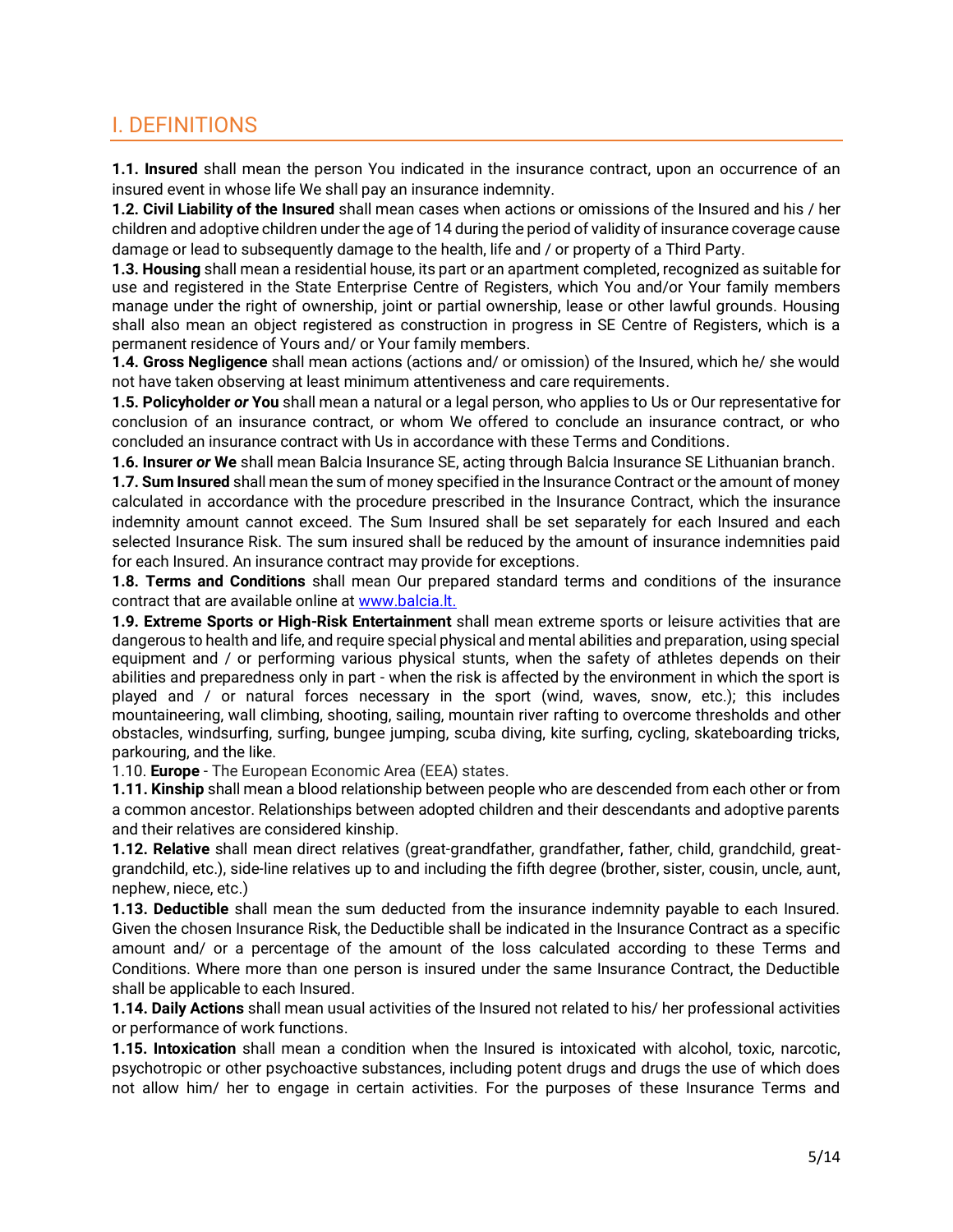Conditions, a person will be considered as not intoxicated when having tested him/ her, his/ her blood alcohol content does not exceed 0.4 per mille.

**1.16. Sports Competitions and Trainings** shall mean competitions and trainings organised by sports organisations, sports clubs, sports schools, sports centres, sports facilities, sport federations, associations and societies and other organisations and institutions engaged in physical education and sports activities having rights of a legal entity, which create conditions for practicing physical education and sports, preparing sportsmen, organising sports competitions and other physical education and sports events (hereinafter – Sports Organizations). Competitions shall be held according to the regulations which correspond to the rules of sports competitions. The regulations shall indicate organisers of competitions and the terms and conditions, procedure for holding competitions and safety instructions. Provisions of this clause shall not apply to sports activities that are not organized by Sports Organizations and are a form of leisure of the Insured.

**1.17. Destruction** shall mean a decrease in the functionality of items, which results in the loss of the possibility to use the items for their direct purpose.

#### **1.18. Family Members:**

1.18.1. a spouse or a cohabiting person sharing household for one year at the least (cohabitant);

1.18.2. Relatives living together;

1.18.3. persons who live together and are Relatives of a spouse or a cohabitant.

**1.19. Third Party** shall mean a person who has no contractual relationship with You or Insured. A person who is a family member of Yours or Insured, a Relative or a family member of a Relative shall not be considered a Third Party.

**1.20. Damage** shall mean destruction or damage of tangible property of Third Parties or health impairment of Third Parties (including death) and costs incurred as a result.

# <span id="page-5-0"></span>II. PERSONAL LIABILITY INSURANCE

#### <span id="page-5-1"></span>1. What is Insured

#### 1.1. Homeowner's Liability

1.1.1. The object of this risk is property interests related to Your and Your family members' civil liability for damage to property, health or life of a Third Party caused by management of Your real estate or real estate of Your family members, and the use of movable property therein.

1.1.2. Sudden and unexpected events shall be considered insured events:

1.1.2.1. damage caused by the management of real estate which You and/or Your family members manage under the right of ownership, joint or partial ownership, lease or other lawful grounds and which has been indicated in the insurance policy, and operation of movable property kept therein. Insurance coverage shall only cover housing, which is used for You and / or Your family members to live in, rather than for conducting commercial or similar activities;

1.1.2.2. damage caused by the management of the following structures on the land plot owned or rented by You and / or Your family members, where real estate specified in the insurance policy is: yard paths, wells, stairs, yard lots, outdoor lighting equipment, drainage, irrigation equipment, flagpole or holders, gazebos, car sheds, fences (including gates), greenhouses with concrete foundation, yard swings, outdoor playgrounds, swimming pools, ancillary structures (e.g. garage, sauna, firewood shed, outbuilding). The insurance coverage provided for in this clause shall not cover buildings that are on land plots managed by You and / or Your family members and Third Parties under the right of partial ownership (e.g. structures in courtyards of multi-apartment buildings);

1.1.2.3. damage caused by conducted ordinary repair works on real estate owned by You and / or Your family members and indicated in the insurance policy, the estimate of which does not exceed EUR 3 000, which do not require a construction permit and the aim of which is to renovate housing without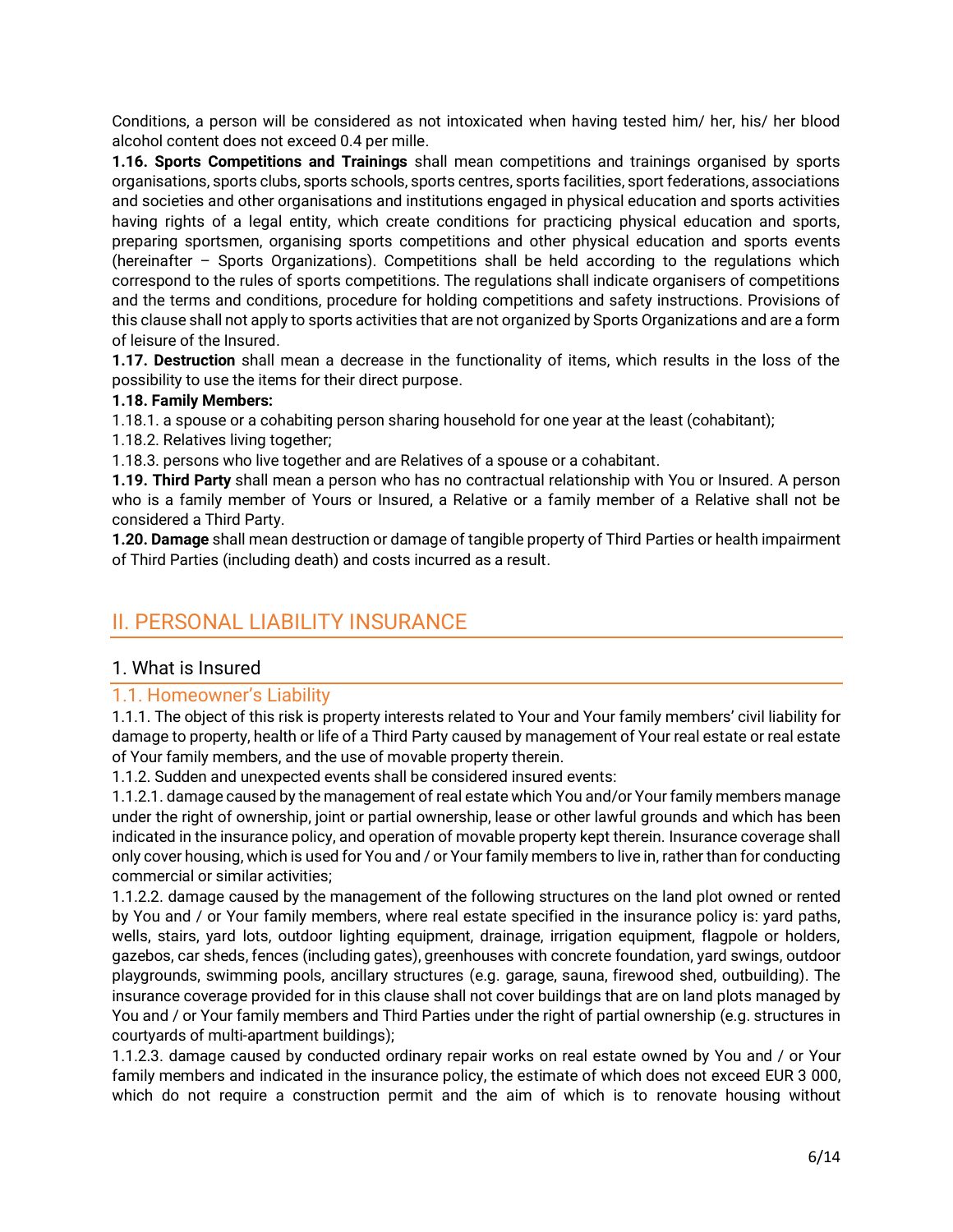reconstruction or major repairs. The applicable insurance indemnity limit under this clause shall be 50% of the sum insured, but not more than EUR 3 000 for the entire validity period of the insurance contract;

1.1.2.4. damage done by actions of a housekeeper, landscape maintenance staff or babysitter hired by You and/or Your family members to the extent related to the performance of their direct duties in the housing specified in the insurance policy;

1.1.2.5. damage done by pets which You and/ or Your family members own (these include dogs, cats, bunnies, hamsters, guinea pigs, chinchillas, parrots, canaries). Insurance coverage shall not cover damage done by keeping animals other than those listed above, also fighting and dangerous dog breeds (i.e. breeds included in the list of fighting and dangerous dog breeds approved by Order of the Director of the State Food and Veterinary Service of the Republic of Lithuania or defined as fighting and / or dangerous dogs in other legislation), wild, agricultural or commercial animals or damage done by them;

1.1.2.6. damage done by driving and / or use of self - propelled machinery in a situation other than a traffic accident. Self - propelled machinery is mobile machinery which can move on its own and is intended for conducting works of maintenance and handling of the territory where the real estate indicated in the insurance policy is;

1.1.2.7. damage done to housing rented for a temporary stay, for a vacation lasting no longer than 1 month in the territory specified in the insurance policy, even if the housing was not specified in the insurance policy; also civil liability arising out of the management of such housing. This condition shall only apply to housing that is intended for You and / or Your family members to live in, and not for conducting commercial or similar activities. Insurance coverage for damage done to temporarily managed real estate itself shall only cover costs of repair and restoration of property that were incurred as a result of damage to or destruction of the property. We shall not indemnify damage to heating appliances, machines, boilers and hot water preparation devices of the temporarily managed housing, also gas and electrical appliances, and movable property inside and / or outside the housing.

1.1.2.8. Having selected an Comfort insurance option, we shall also consider damage arising out of the management of real estate indicated in the insurance policy, when the real estate object of Yours and/or Your family members has been rented out, to be insured events, if stated explicitly in the insurance policy. Insurance coverage shall cover civil liability of Yours, Your family members and Your tenants with whom a rental agreement valid for at least 1 month has been concluded. Civil liability of Yours and/ or Your family members for damage to tenants and civil liability of tenants for damage done to You and/ or Your family members shall not be insured.

#### 1.2. Personal Civil Liability

1.2.1. The object of this risk is property interests related to civil liability of the Insured for damage done by him/ her to property, health or life of a Third Party when damage was done by actions unrelated to the management of real estate by the Insured or his/ her family members.

1.2.2. Sudden and unexpected events shall be considered insured events:

1.2.2.1. damage caused by daily actions of the Insured as a natural person unrelated to the performance of his/ her work functions;

1.2.2.2. damage done during Insured's engagement in active leisure or amateur sports and / or while driving or using non-motorized and electric land and water vehicles (with the maximum possible speed of up to 25 km / h indicated in manufacturer's specification), i. e. while cycling, scooting, skiing or snowboarding, kayaking, horseback riding, etc., unless it is an extreme sport or high-risk entertainment;

1.2.2.3. having selected the Comfort insurance option, the following sudden and unexpected events having happened shall also be considered insured events, if this has clearly been indicated in the insurance policy: 1.2.2.3.1. damage caused by the destruction of a mobile phone or a computer (the insurance indemnity limit shall be 25% of the sum insured, but not more than EUR 1 000 for the entire insurance period);

1.2.2.3.2. damage caused during temporary (not longer than 6 months) studies in higher education institutions, universities and/ or vocational practice, also while performing non-physical work abroad. Physical work is any work that causes physical activity of the Insured and requires physical force, e.g. work in production, trade, construction, repairs, etc.;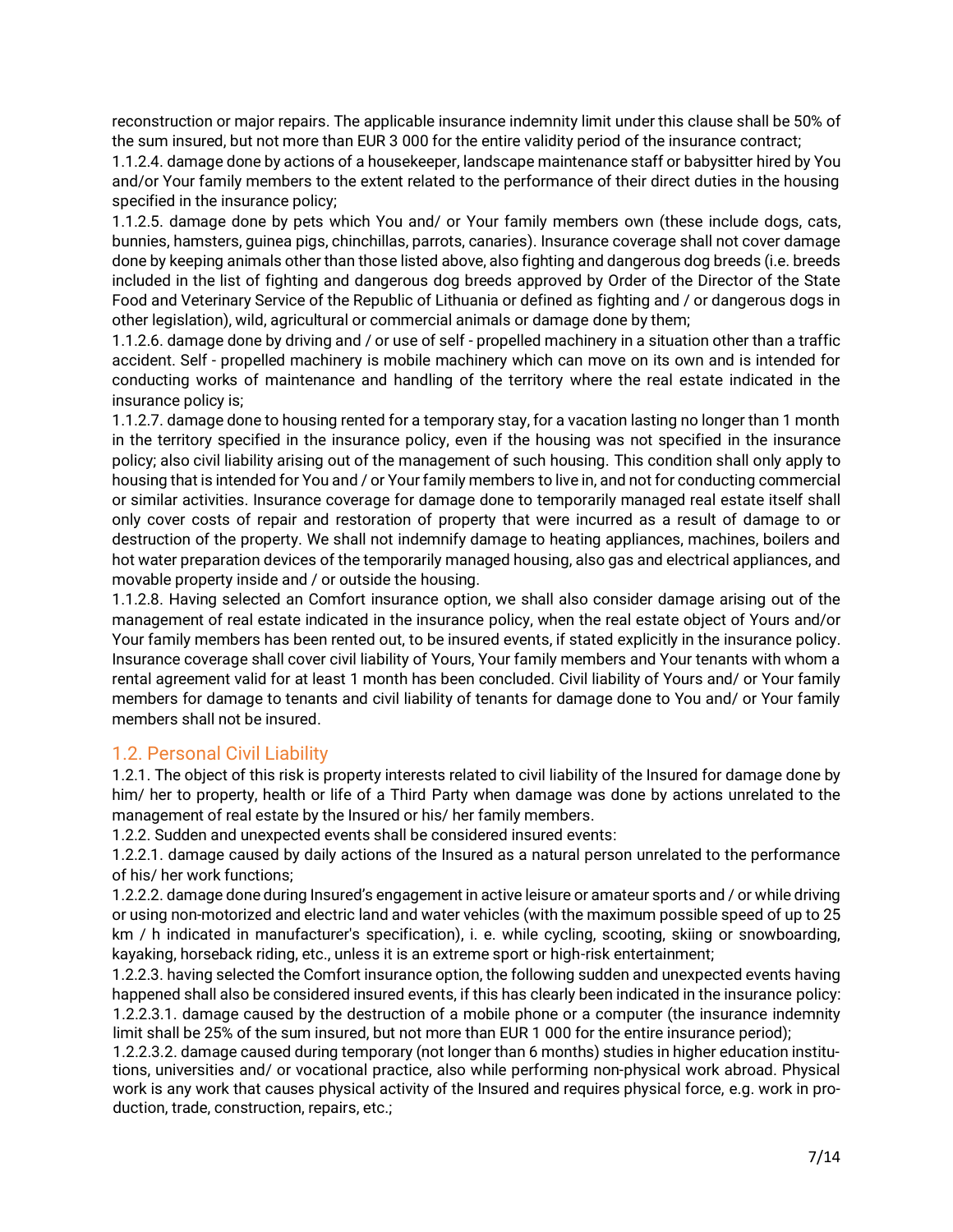1.2.2.3.3. damage done by closing (opening) vehicle door or catching fire or explosion of a vehicle owned by You and/ or the Insured. This condition shall not include civil liability for damage done in an accident. EUR 500 shall be the limit of the insurance indemnity for damage done by closing (opening) door and EUR 10 000 – for catching fire or explosion of a vehicle.

Insurance coverage shall not be valid in any cases if the damage was caused in the absence of a valid technical inspection of a vehicle and / or if a vehicle was removed from the state register. Insurance coverage shall not apply if a vehicle has been set on fire or exploded intentionally;

1.2.2.3.4. damage done by flying drones, provided that legislation governing the operation of drones has not been violated. The insurance indemnity limit shall be 50% of the sum insured, but not more than EUR 2 000 for the entire period of validity of the insurance contract;

1.2.2.3.5. damage done to a car rented by the Insured. Coverage under this clause shall be valid only if a short-term car rental agreement has been concluded with a legal entity officially providing rental services for a minimum of one day and a maximum of one month, and photographs of the vehicle were taken both before handing over the vehicle to the Insured and after it was returned. The insurance indemnity limit shall be 25% of the sum insured, but not more than EUR 1 000 for the entire period of validity of the insurance contract.

1.3. Events shall be considered insured, and We shall be obliged to pay an insurance indemnity, if all the following conditions have been met:

1.3.1. damage occurred during the insurance period specified in the insurance policy and within the territory of validity of the insurance contract;

1.3.2. We have been informed of a claim for indemnification of damage, or a claim for indemnification of damage was submitted to Us not later than within 3 (three) years from the date of the event;

1.3.3. You or the Insured are liable for damages in accordance with applicable legislation;

1.3.4. the event corresponds to the description of the selected insurance option indicated in the insurance policy;

1.3.5. the event is not included in the list of non-insured events under the terms of the insurance contract.

1.4. In case of an insured event, We shall indemnify the following without exceeding the sum insured indicated in the insurance contract and limits of indemnities set for individual events (if any):

1.4.1. direct losses;

1.4.2. loss of income which a Third Party would have received had there been no destruction, damage of property or health impairment (including death);

1.4.3. non-pecuniary damage set by court. The insurance indemnity limit for non-pecuniary damage shall be 50% of the sum insured, but not more than EUR 5 000 for the entire period of validity of the insurance contract.

#### <span id="page-7-0"></span>2. What is not Insured

2.1. We shall consider the following to be non-insured events and shall not indemnify the following losses, unless otherwise provided for in the insurance contract:

2.1.1. damage which You, the Insured or other persons with whom You and / or the Insured share household have done to each other, family members, relatives and / or their family members;

2.1.2. damage caused to a legal entity that is directly or indirectly controlled by You, the Insured or other persons with whom You and / or the Insured share household, or their family members, relatives and/ or their family members;

2.1.3. damage caused by You and/ or the Insured, if Your permanent residence is outside the Republic of Lithuania;

2.1.4. damage to property that has been temporarily entrusted to You and/ or the Insured, except for the cases provided for in clauses 1.1.2.7., 1.2.2.3.1. and 1.2.2.3.5. of the of the Terms and Conditions;

2.1.5. damage done during Insured's preparation for and / or participation in professional sports trainings and competitions, engaging in extreme sports or high-risk entertainment;

2.1.6. damage done when engaging in various types of martial and self-defence arts, other martial and contact sports, including boxing, wrestling, karate, judo, etc.;

2.1.7. damage caused by any land or water vehicles, including driving, use or disposal of non-motorized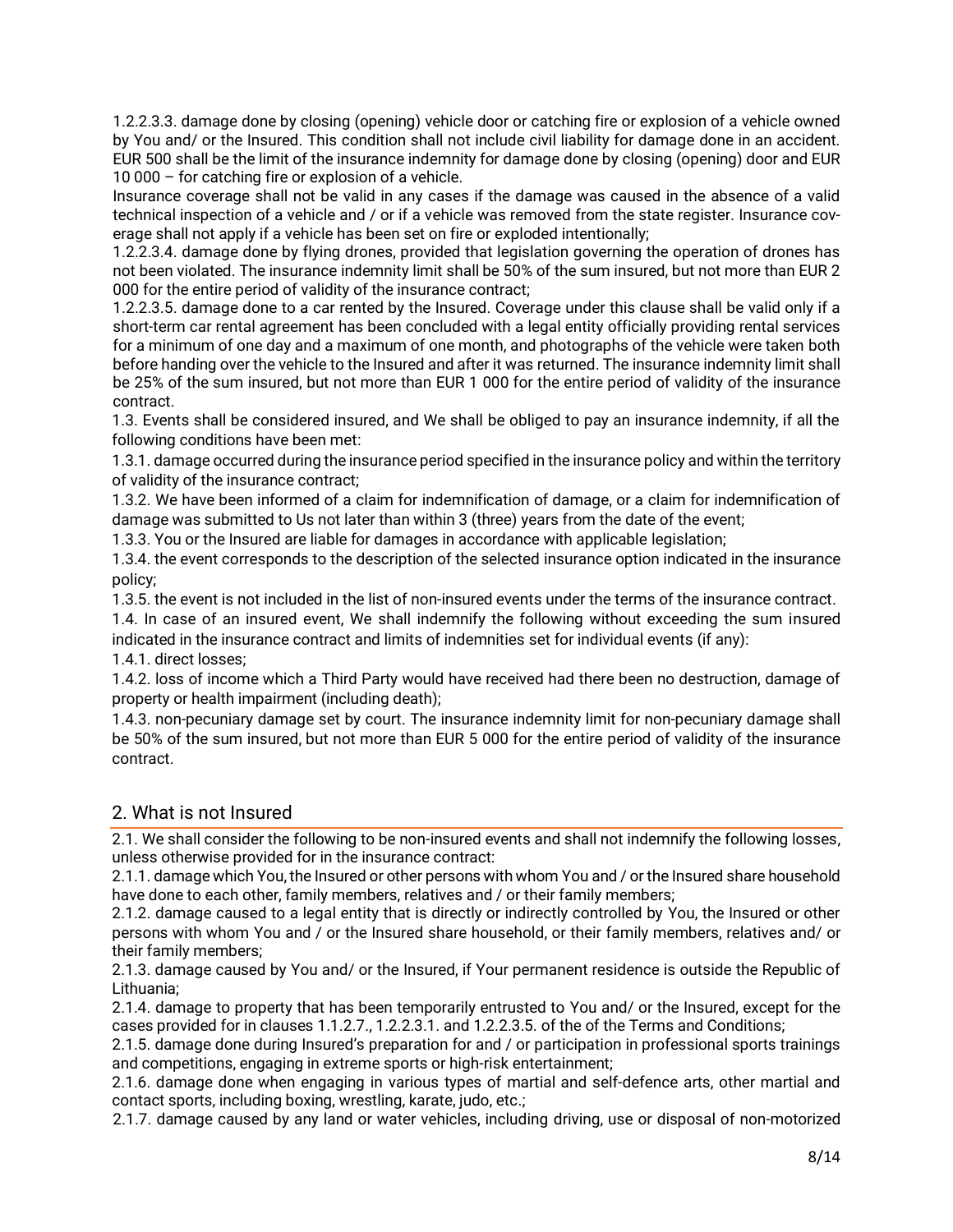vehicles regardless of the place of an accident, except for the cases provided for in clauses 1.1.2.6, 1.2.2.2., 1.2.2.3.3. and 1.2.2.3.5. of the Terms and Conditions;

2.1.8. damages done by a default on or improper discharge of obligations assumed under a contract or arising out of a contract in any way (e.g. debt transfer, suretyship, guarantee, in other cases), including liability and penalties for a default on or improper discharge of the contract;

2.1.9. any fines or other sanctions provided for in contracts or legislation;

2.1.10. damage which You and/ or Your family members are guilty of as owners or managers of real estate, if this real estate has not been specified in the insurance policy, except for cases provided for in clause 1.1.2.7 of the Terms and Conditions;

2.1.11. damage caused by Your pet and/ or a pet of Your family members running out to the road, also damage caused by a loose dog and / or a dog which did not were a muzzle;

2.1.12. damage done by Yours and/or the Insured's intentional or criminal or illegal acts;

2.1.13. damage or impairment of property due to a failure to maintain, depreciation or loss of marketability of a temporarily managed housing;

2.1.14. damage due to infectious, contagious diseases; mental reactions (affective state), mental trauma, mental illness or other mental disorder or disorder of consciousness, seizures of epilepsy or apoplexy, chronic neurological disorders with manifestation of impaired coordination or muscle weakness;

2.1.15. damage due to air, water, land pollution or other harmful effects that caused a change in the natural state of air, water or ground;

2.1.16. damage caused by or in any way affected by the following chemical substances (in any form, composition or shape): asbestos, lead, polychlorinated biphenyls (PCBs), chlorohydrocarbons, urea formaldehydes, urea-formaldehyde foam (UFF) diethylbestrol (DES), tobacco and tobacco products, halons, chlorofluorocarbons (CFC's) or chlorinated hydrocarbons (CHC's) or a genetically modified component (GMO), any derived protein or any product containing such a component or protein, use of chemical and biological agents for non-peaceful purposes;

2.1.17. damage resulting from strikes, mass unrest, riots, acts of war or similar events;

2.1.18. any damage done by hunting or shooting;

2.1.19. damage done by damage, destruction or loss of any, information stored on data media contained therein, cash, jewellery, precious stones, precious metals, works of art, antiques;

2.1.20. damage caused while serving a remand prison or imprisonment sentence;

2.1.21. damage done while the Insured was intoxicated or if the Insured avoided to have his/ her intoxication checked.

### <span id="page-8-0"></span>III. PROCEDURE OF PAYMENT OF INSURANCE INDEMNITIES

#### <span id="page-8-1"></span>1. Upon Occurrence of an Insured Event

Upon occurrence of an event, You and/ or the Insured shall be obliged to:

1.1. take all reasonable and available measures in an effort to reduce possible damage;

1.2. immediately, not later than within 24 (twenty-four) hours, report the event to competent authorities (police, fire, emergency services, medical assistance, etc.);

1.3. immediately, not later than within 30 (thirty) calendar days, notify Us in writing about the event that may be recognized as insured;

1.4. having received any claims of third parties, notify Us in writing within 3 business days, regardless of the fact that the event has already been reported;

1.5. provide Us with all the required documents and information necessary to establish the fact and circumstances of the insured event and to calculate the insurance indemnity amount;

1.6. if Third Parties applies to court for damage done, immediately notify Us in writing thereof, even if that insured event has already been reported;

1.7. if Third Parties file a lawsuit in court for indemnification damages, follow all of Our instructions in the court proceedings, and provide all requests, explanations and available evidence which We believe to be necessary;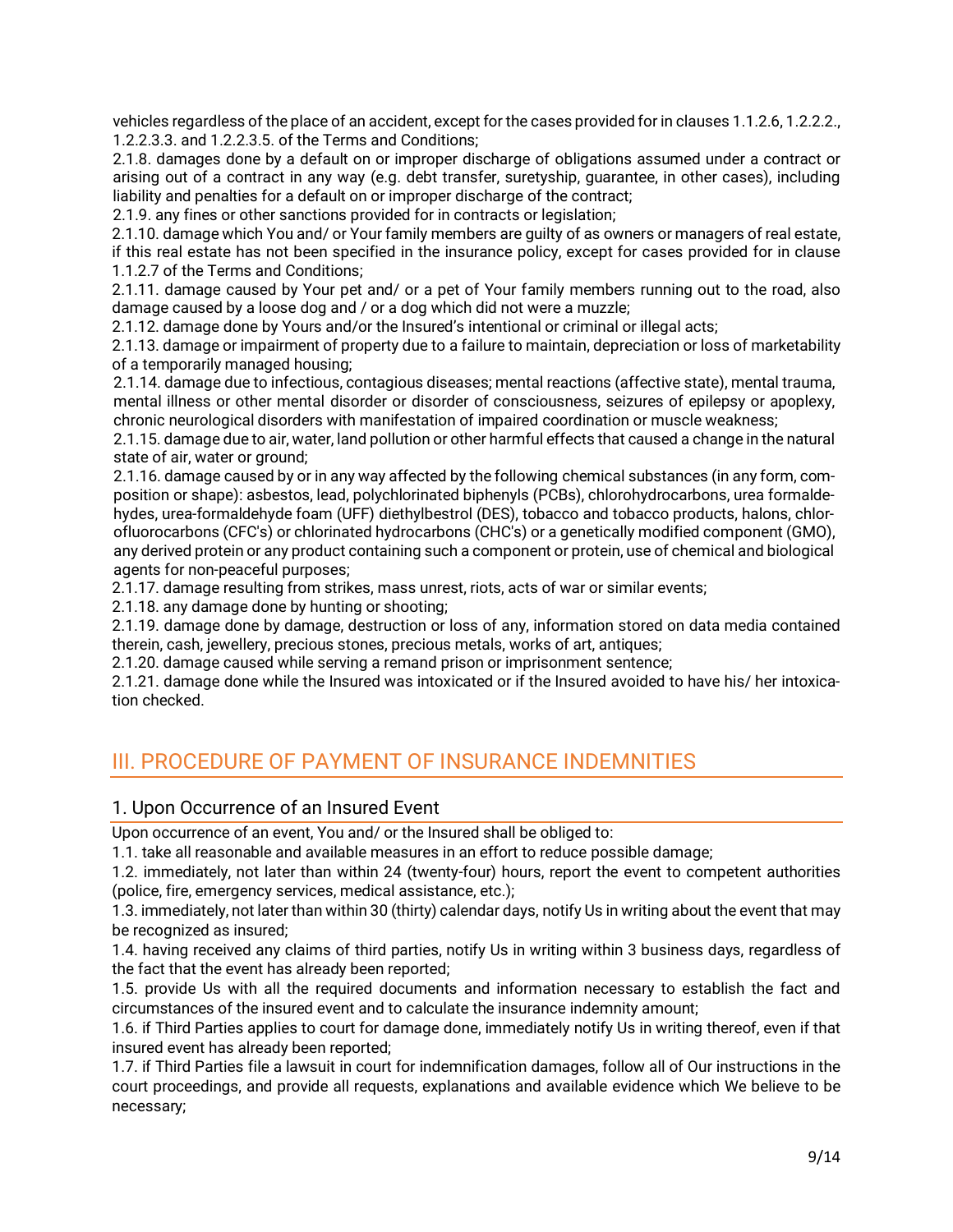1.8. at Our request, authorize Us to make statements on behalf of the Insured regarding the satisfaction or rejection of claims of Third Parties, including representation in court;

1.9. do not admit Your guilt in whole or in part and do not satisfy any Third-Party claims for indemnification of damages without Our consent;

1.10. in all cases, do not act against Our interests;

1.11. We shall be provided with all the information and documents specified in these Terms Conditions in writing in at least one of the following ways: by registered mail or by completing the report available online at [www.balcia.lt.](http://www.balcia.lt/) If You are unable report an event in writing, notify us by calling **19001** or **+370 5 2119 119,**  if calling from abroad.

#### <span id="page-9-0"></span>2. Determining Damage

2.1. Having received initial information, We shall start an investigation of an event which may be recognized as an Insured Event during which respective justice, law enforcement, personal health care, social security, medical examination establishments and institutions compiling lists of psychoneurological, toxicological, narcological records and other institutions which may have data on the fact, circumstances and consequences of the event, shall be contacted. When recording circumstances of an event, We shall be entitled to take photos and make video (audio) recordings. We may hire various experts, specialists or researchers for the investigation of the Insured Event.

2.2. Our conclusions shall be binding unless they have been proven not to reflect the actual situation.

#### <span id="page-9-1"></span>3. Paying Insurance Indemnities

3.1. We shall pay an Insurance Indemnity or the first instalment thereof not later than within 30 days from the date of receipt of all documents relevant for determining the reasons, circumstances and consequences of the Insured Event, and calculating the Insurance Indemnity amount.

3.2. In case of an Insured Event, if determination and approval of the Insurance Indemnity amount takes longer than 3 (three) months, We shall pay the sum equal to the undisputed Insurance Indemnity amount at Your request.

3.3. Having determined in case of an insured event that the respective property interests of the Insured have been covered under more than one loss insurance contract (e.g. in more than one insurance company), an insurance indemnity payable under the insurance contract shall be reduced in proportion to the ratio of sums insured under such insurance contracts. The amount of insurance indemnities under all insurance contracts may not exceed the loss incurred by the Insured and the insurance value.

3.4. In all cases, when paying an insurance indemnity, We shall not exceed the sum insured provided for in the insurance contract.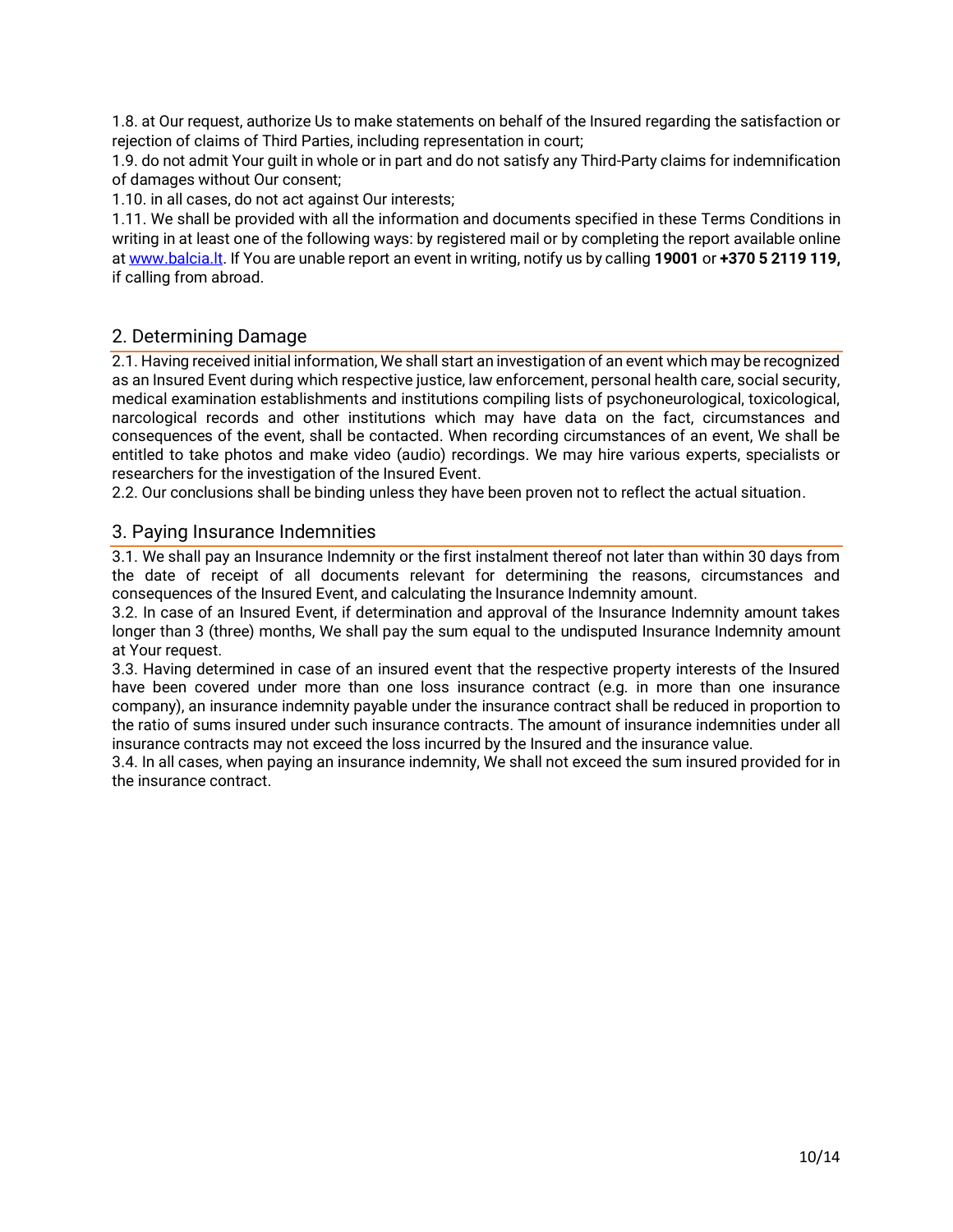# <span id="page-10-0"></span>IV. PROCEDURE OF NON-PAYMENT AND REDUCTION OF INSURANCE IN-**DEMNITIES**

#### <span id="page-10-1"></span>1. Reduction or Non-payment of Insurance Indemnities

#### **1.1. In case of an Insured Event, We shall be entitled to reduce the Insurance Indemnity amount by:**

1.1.1. 50% if You, the Insured or the Beneficiary failed to report an insured event to competent authorities and institutions in a timely manner and in the result the loss amount increased;

1.1.2. 50 %, if You, the Insured or the Beneficiary have deliberately failed to comply with all or a part of obligations or Our legally justified requirements;

1.1.3. If the Beneficiary has received full or partial indemnification of losses from another person, the Indemnity amount shall be reduced by the amount received from the other person.

#### **1.2. In case of an Insured Event, We shall be entitled to refuse to pay an Insurance Indemnity if:**

1.2.1. You, the Insured or the Beneficiary have failed to report to Us the suffered insured event in a timely manner, and therefore We are unable to determine the exact amount of the expenses incurred;

1.2.2. the incurred expenses were a consequence of a non-insured event;

1.2.3. You, the Insured Person or the Beneficiary or Your representatives intentionally provided Us with false information or documents having a substantial impact on the assessment of the insurance risk and/ or possible losses, or unlawfully increased the amount of the loss. In case of such suspicions, We shall be entitled to refer to the responsible pre-trial investigation institutions with a view to establishing features and the fact of a possible criminal act;

1.2.4. the payment of an insurance indemnity would violate trade, economic or other sanctions or embargoes imposed by the Republic of Lithuania, EU or international organizations, as well as other national or international legal acts regulating Our activities;

1.2.5. You, the Insured or the Beneficiary have defaulted on duties indicated in the Insurance Terms and Conditions intentionally or through Gross Negligence;

1.2.6. The insurance contract or relevant legal acts lay down other conditions for refusing to pay an insurance indemnity.

1.3. If having paid out an insurance indemnity or a part thereof it turns out that the indemnity should not have been paid or it should have been paid in a lesser amount, the insurance indemnity or the overpaid amount shall be refunded to Us at Our written request, within 30 (thirty) calendar days from Our request,

## <span id="page-10-2"></span>V. GENERAL CONDITIONS

except for the cases provided for by laws.

#### <span id="page-10-3"></span>1. Insurance Contract

#### **1.1. Concluding an insurance contract**

1.1.1. The Insurance Contract is a complex document consisting of the aforementioned Insurance Policy, Your application (We may ask You to submit it in writing), these Terms and Conditions and other annexes and conditions, which We will agree on. If the individual insurance conditions laid down in the Insurance Policy and the conditions established in these Terms and Conditions differ, the Policy shall prevail.

1.1.2. An insurance contract shall be concluded at a free Your and Our will, so both You and We shall have the right to refuse to conclude an insurance contract without giving any reasons therefor.

1.1.3. An insurance contract shall be concluded at Your verbal or written request, in which You will provide Us with the information necessary to assess the insurance risk.

1.1.4. You shall be responsible for the accuracy of the data provided in the request, as well as for the accuracy of the data indicated in the insurance policy and annexes thereto.

1.1.5. Having made a decision to conclude an insurance contract, both You and We shall be mutually honest - in order to properly identify Your needs and assess Your insurance risk, We shall receive from You all correct information known to You and / or requested by Us, which is important both for concluding and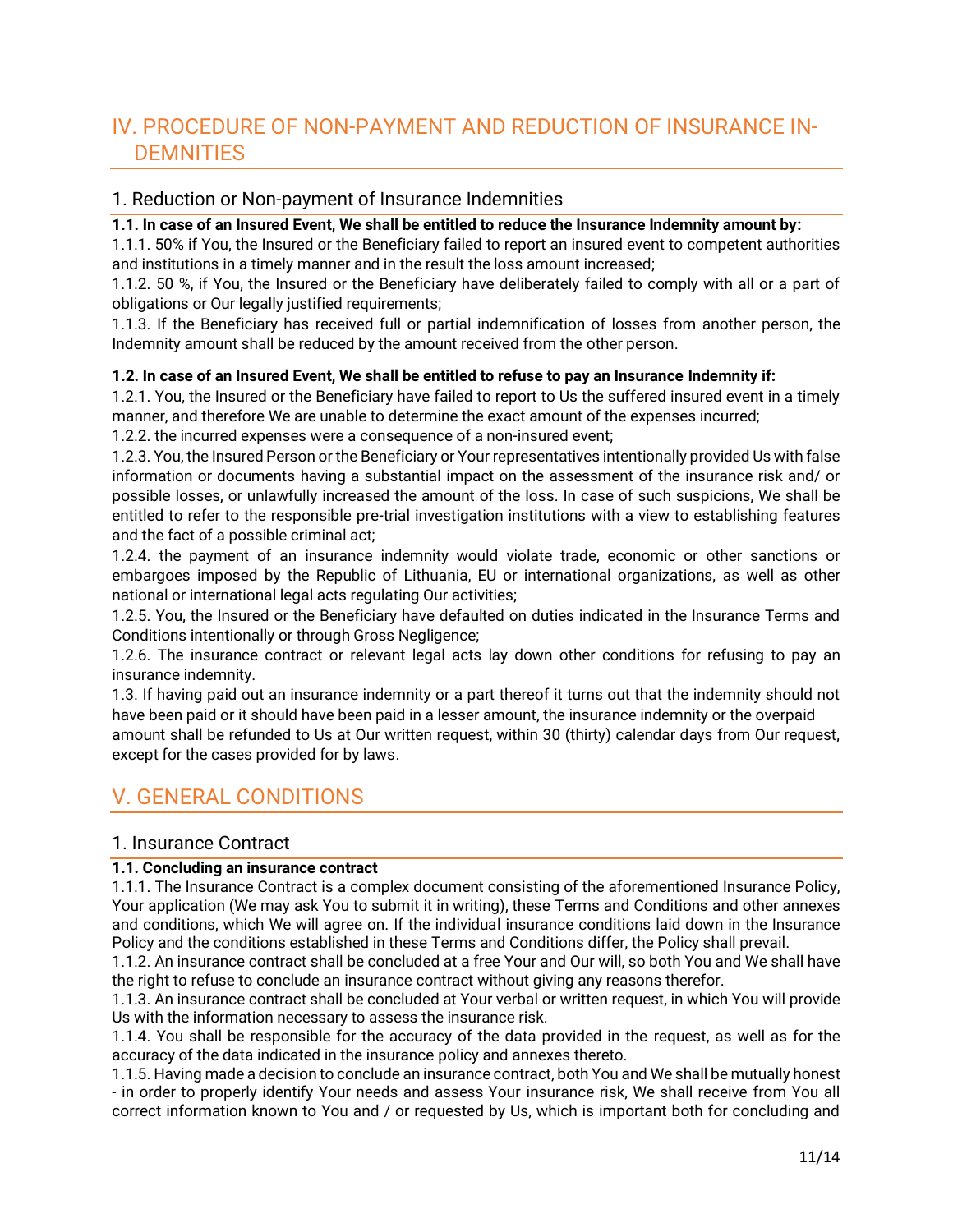executing the insurance contract. Should You improperly discharge this obligation, We shall acquire the right to declare the concluded insurance contract invalid.

1.1.6. An insurance contract may be concluded in one of the following ways:

1.1.6.1. by signing an insurance contract (by a regular or electronic signature);

1.1.6.2. by Us signing an insurance contract and You confirming the payment of the insurance premium or its first instalment (if we agree on setting out the premium in instalments).

1.1.7. An insurance contract concluded during Insured's stay outside of the Republic of Lithuania shall be invalid.

#### **1.2. Validity of the insurance contract**

1.2.1. The period of validity of the insurance contract shall be specified in the insurance policy.

1.2.2. If entry into force of insurance coverage is associated with the payment of an insurance premium or its first instalment, insurance coverage shall take effect when the insurance premium or its part is credited to Our bank account.

1.2.3. Insurance coverage shall only be valid in the territory of the Republic of Lithuania unless the insurance policy indicates otherwise.

1.2.4. Insurance contract may be supplemented or amended by a written agreement of You and We.

#### **1.3. Expiry of the insurance contract**

1.3.1. The insurance contract shall terminate:

1.3.1.1. upon the expiry of the insurance contract;

1.3.1.2. after We have paid out all insurance indemnities provided for in the insurance contract, even if the insurance contract has not yet expired;

1.3.1.3. in case of Your liquidation as a legal entity, in the absence of successors to Your rights and duties. In such a case, the insurance contract shall be deemed to have expired from the first day of the period for which insurance premiums have not been paid;

1.3.1.4. in case of death of the Insured or in the event of redundancy of the insured position when there are no more employees;

1.3.1.5. on Your own initiative, by giving a written notice to Us not later than 15 (fifteen) calendar days before the expected day of termination of the insurance contract. The insurance contract shall be deemed terminated on the day specified in the notice, but not earlier than on the 15th (fifteenth) day after the date of receipt of the termination notice. In this case (when calculating the amount to be refunded, We shall treat each started day as a full day):

1.3.1.5.1. if the insurance indemnity has not been paid out or no claims have been filed during the validity period of the insurance contract, We shall refund the unused part of the insurance premium within 20 (twenty) calendar days from the date of receipt of Your notice;

1.3.1.5.2. if the insurance indemnity has been paid and/ or reserved, or claims have been filed during the validity period of the insurance contract, We shall refund to You the part of the insurance premium equal to the difference between the unused part of the insurance premium and the insurance indemnity paid within 20 (twenty) calendar days from the date of receipt of Your notice.

1.3.1.6. on Our initiative, in accordance with the procedure established by legislation, if You commit a material violation of the contract (for example, have been late to pay an insurance premium in a timely manner, intentionally refused to disclose information important for risk assessment, etc.).

1.3.1.7. on other grounds established by laws.

1.3.2. Regardless of the grounds of termination of the insurance contract, You shall have a duty to pay the insurance premium for the insurance coverage period till the termination/ expiry of the insurance contract.

#### <span id="page-11-0"></span>2. Change in the Insurance Risk

2.1 You shall immediately, but not later than within 3 (three) business days, notify us in writing about the increase in risk, e.g. a change in the circumstances and exceptions discussed in the insurance policy. 2.2. Upon an increase in the insurance risk, We shall have the right to amend the terms and conditions of the insurance contract and request to pay an additional insurance premium. If You do not agree with the amended terms and conditions, or fail to express Your opinion within the set time limit from the day of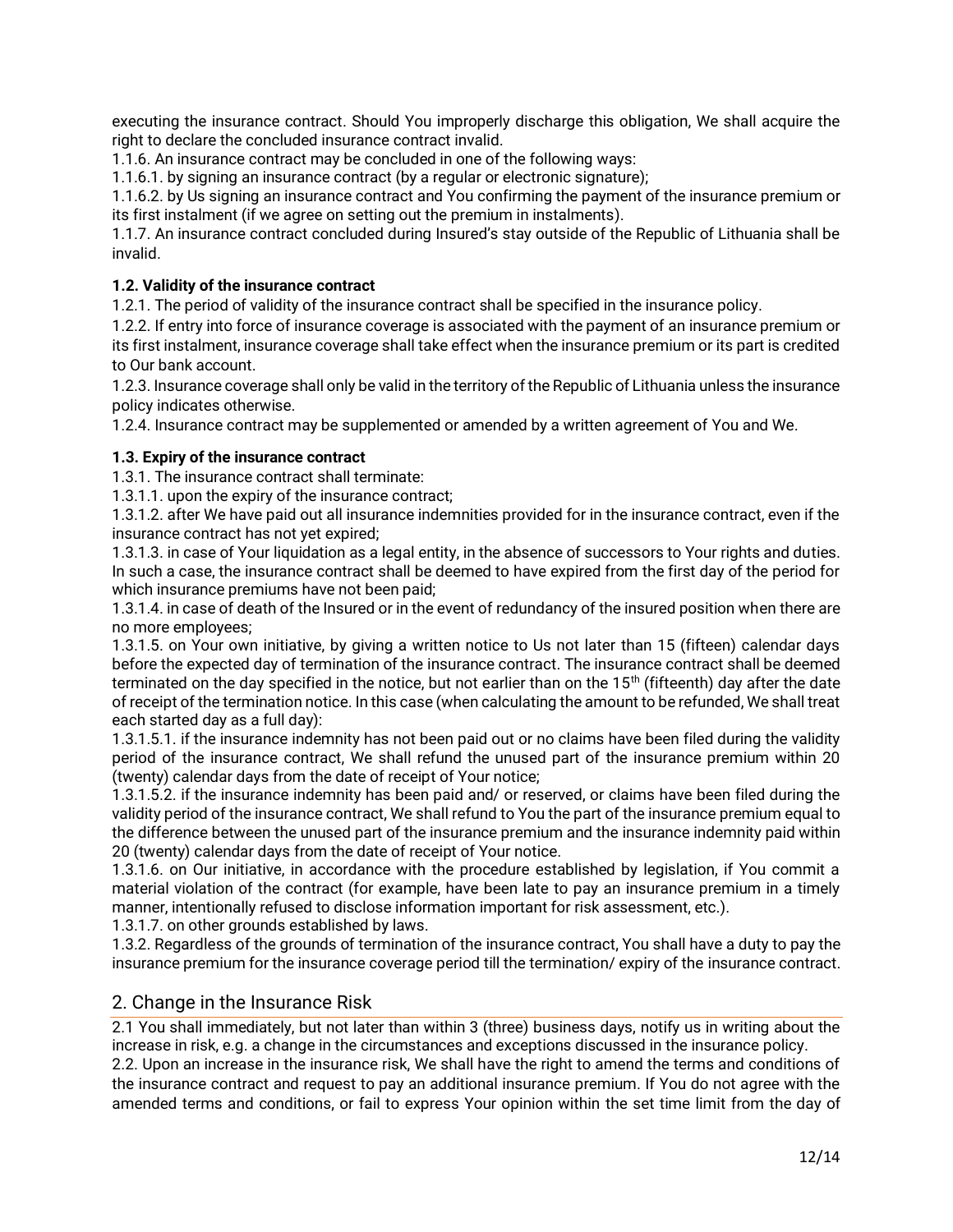sending a notice on new conditions of the insurance contract, We shall acquire the right to terminate the insurance contract upon the expiry of the time limit specified in this clause without any separate notice.

2.3. A failure to notify Us of an increase in the insurance risk shall be a material breach of the terms and conditions of the insurance contract and shall form a reason for Us to terminate the insurance contract, also to refuse to pay an insurance indemnity upon an occurrence of an event.

2.4. If the insurance risk decreases, You shall have the right to request to amend terms and conditions of the insurance contract and to reduce the insurance premium.

2.5. If We, having been aware of the increased risk, had not concluded the insurance contract, We shall acquire the right to demand termination of the insurance contract.

#### <span id="page-12-0"></span>3. Your Rights and Duties

#### **3.1. You shall have the right to:**

3.1.1. get an insurance offer that best suits Your interests and needs;

3.1.2. get familiar with the Terms and Conditions and the insurance product information document, and to receive a copy thereof before concluding an insurance contract;

3.1.3. submit to Us an application for concluding an insurance contract;

3.1.4. conclude an insurance contract in one of the ways offered in these Terms and Conditions convenient to You;

3.1.5. offer to amend, supplement and/or terminate the insurance contract in accordance with the procedure established by legislation and/or the Terms and Conditions;

3.1.6. request to pay an insurance indemnity in case of an insured event, if a written consent of the Beneficiary specified in the insurance contract has been obtained;

3.1.7. receive information on the progress of an investigation of an insured event without violating the applicable legal acts;

3.1.8. disagree with the assignment of Our rights and duties arising out of the insurance contract to another (other) insurance company (-ies). In such a case, You shall have the right to terminate the insurance contract within 1 month from becoming aware of such an assignment of rights and duties, by giving Us a 15 (fifteen) days' written notice thereof. In such a case, You shall be refunded Your paid insurance premiums for the remaining period of validity of the insurance contract.

#### **3.2. You shall be obliged to:**

3.2.1. submit to Us Your written application for concluding an insurance contract;

3.2.2. before concluding an insurance contract, provide Us with correct information on all the circumstances that may have a material impact on the assessment of the insurance risk which You are aware of or which We request. This can be done by completing Our questionnaire, notifying us verbally or in writing and furnishing documents;

3.2.3. during the validity period of the insurance contract, to immediately, but not later than within 3 (three) business days, notify Us of any changes in the circumstances that may affect the occurrence of an insured event and/or damage, the amount of losses and a change in the insurance risk;

3.2.4. notify Us of all the insurance contracts concerning the same risks concluded or planned to be concluded with other insurance companies (including their terms and conditions). The Insured shall also be subject to this requirement;

3.2.6. pay an insurance premium within the time limits set in the insurance policy;

3.2.7. notify Us of a change in contact details (address, phone number, e-mail address) in writing not later than within 3 business days.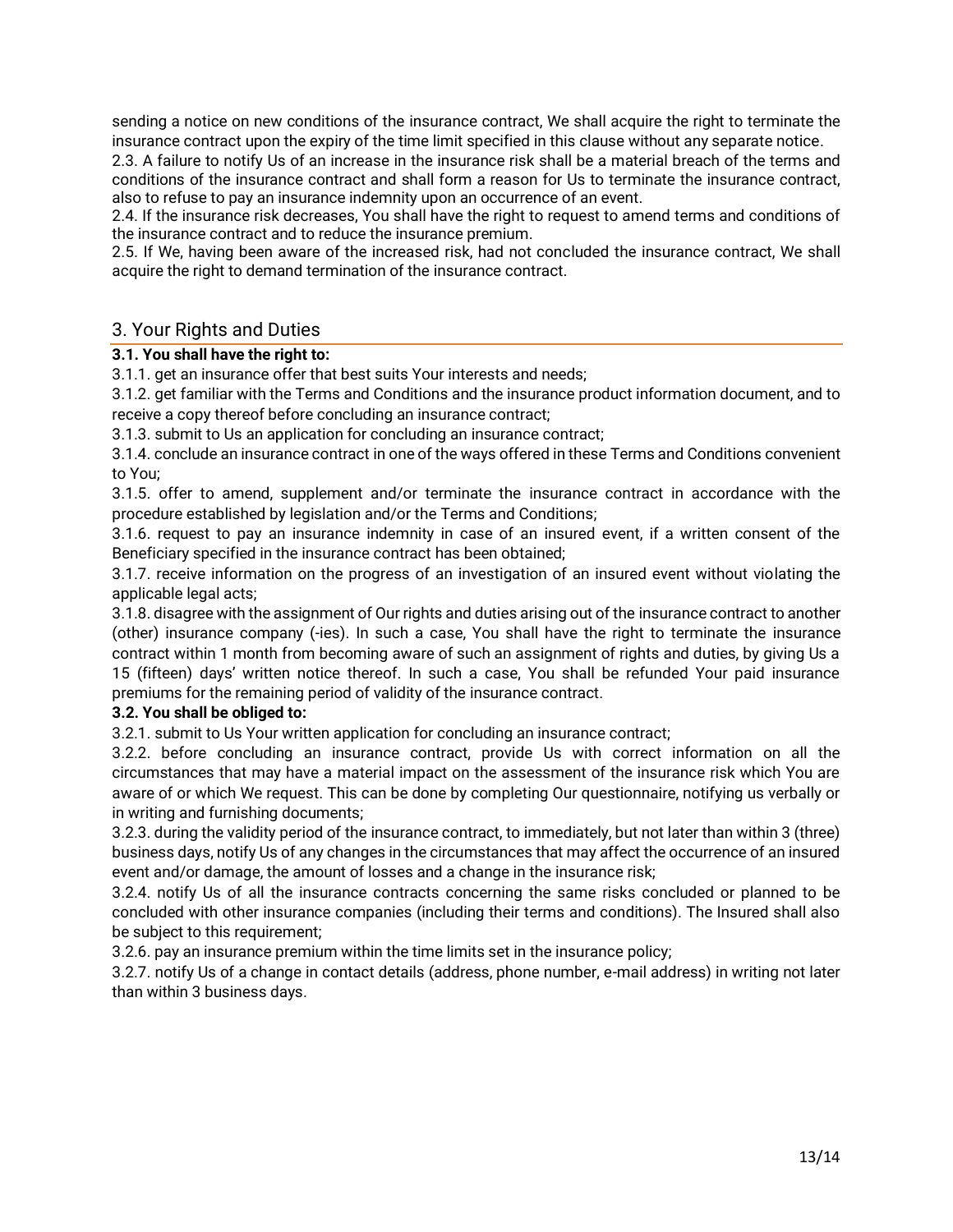#### <span id="page-13-0"></span>4. Rights and Duties of the Beneficiary

**4.1. The Beneficiary shall have the right to:**

4.1.1. receive an insurance indemnity;

4.1.2. receive information on the progress of investigation of an insured event and other related information without prejudice to applicable legal acts.

#### **4.2. The Beneficiary shall be obliged to:**

4.2.1. in case of an insured event, to furnish Us with all the available documents and/or known information on the circumstances and consequences of the insured event.

#### <span id="page-13-1"></span>5. Our Rights and Duties

#### **5.1. We shall have the right to:**

5.1.1. request and receive all information necessary for risk assessment from You, the Insured and/ or the Beneficiary;

5.1.2. in case of a change in the insurance risk, amend conditions of the insurance contract and request to pay an additional insurance premium or to terminate the insurance contract with You in accordance with the procedure prescribed by legal acts;

5.1.3. if an insurance contract is concluded through Your representative, familiarise him/ her, rather than You directly, with the Terms and Conditions and submit a copy thereof. This will be considered as duly discharged duty of Ours to disclose the terms and conditions of the insurance contract to You;

5.1.4. refuse to conclude an insurance contract without giving any reasons therefor;

5.1.5. refuse to pay an insurance premium or reduce its amount, if You or the Insured (if he/ she was aware of the conclusion of the insurance contract on his/ her behalf) intentionally or through Gross Negligence:

5.1.5.1. failed to notify Us of the occurrence of an insured event within the time limits specified in the Terms and Conditions, and this affected the increase in damage or the determination of circumstances and/ or consequences of the event;

5.1.5.2. despite Your obligation, You have failed to take action that may reduce or eliminate the damage done;

5.1.5.3. failed to follow Our other legitimate instructions;

5.1.6. assign Our rights and duties arising from the insurance contract to another insurance company (-ies) in accordance with the procedure established by legal acts. You shall be informed of such an intention at least 2 (two) months in advance and in at least two national newspapers;

5.1.7. for the purpose of providing the Services, without prejudice to Your interests, disclose confidential information to independent and Our hired experts, reinsurance companies, Our legal representatives and advisers, companies related to Us, courts and arbitration, the Beneficiary and in other cases prescribed by laws.

#### **5.2. We shall be obliged to:**

5.2.1. pay insurance indemnities in case of the occurrence of an insured event in accordance with the procedure and within the time limits established by legal acts and these Terms and Conditions;

5.2.2. process Your personal data, personal data of the Insured, the Beneficiary and other persons related to the insurance contract in strict compliance with provisions of legal acts;

5.2.3. notify You and the Beneficiary of the progress of the insured event in accordance with the procedure established by legal acts.

#### <span id="page-13-2"></span>6. Procedure of Calculation and Payment of Insurance Premiums

6.1. We shall calculate the amount of the insurance premium, due payment of which is one of Your key obligations, according to Your provided information, including the sum insured, the selected insurance risks, insurance territory and other important information.